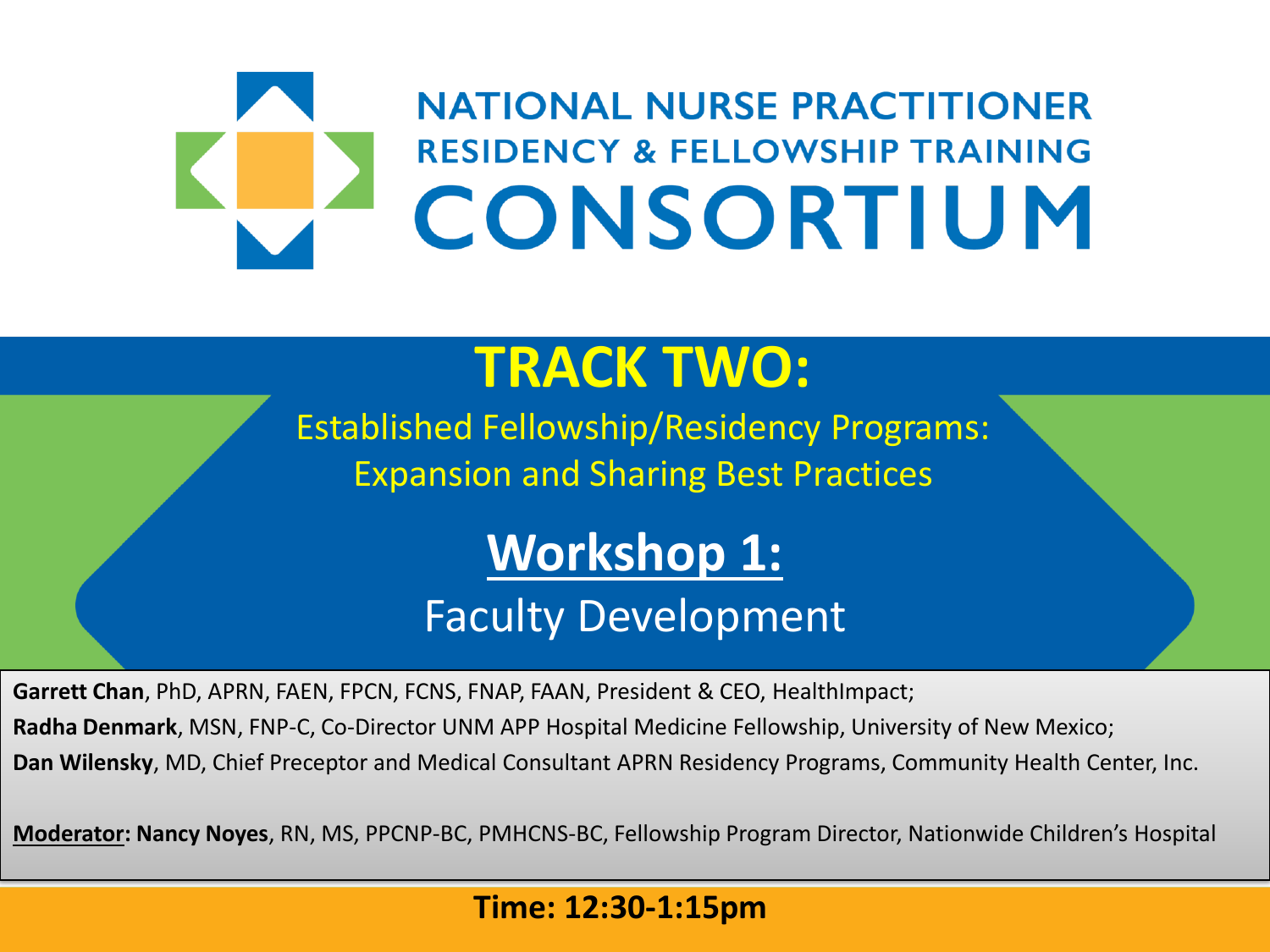

## **Learning Objectives**

- 1. Participants will identify and implement opportunities for faculty development
- 2. Participants will learn recruitment and training techniques for postgraduate training program faculty
- 3. Participants will learn how to approach giving feedback to faculty to increase the faculty member's effectiveness as a preceptor and/or mentor and for continued program improvement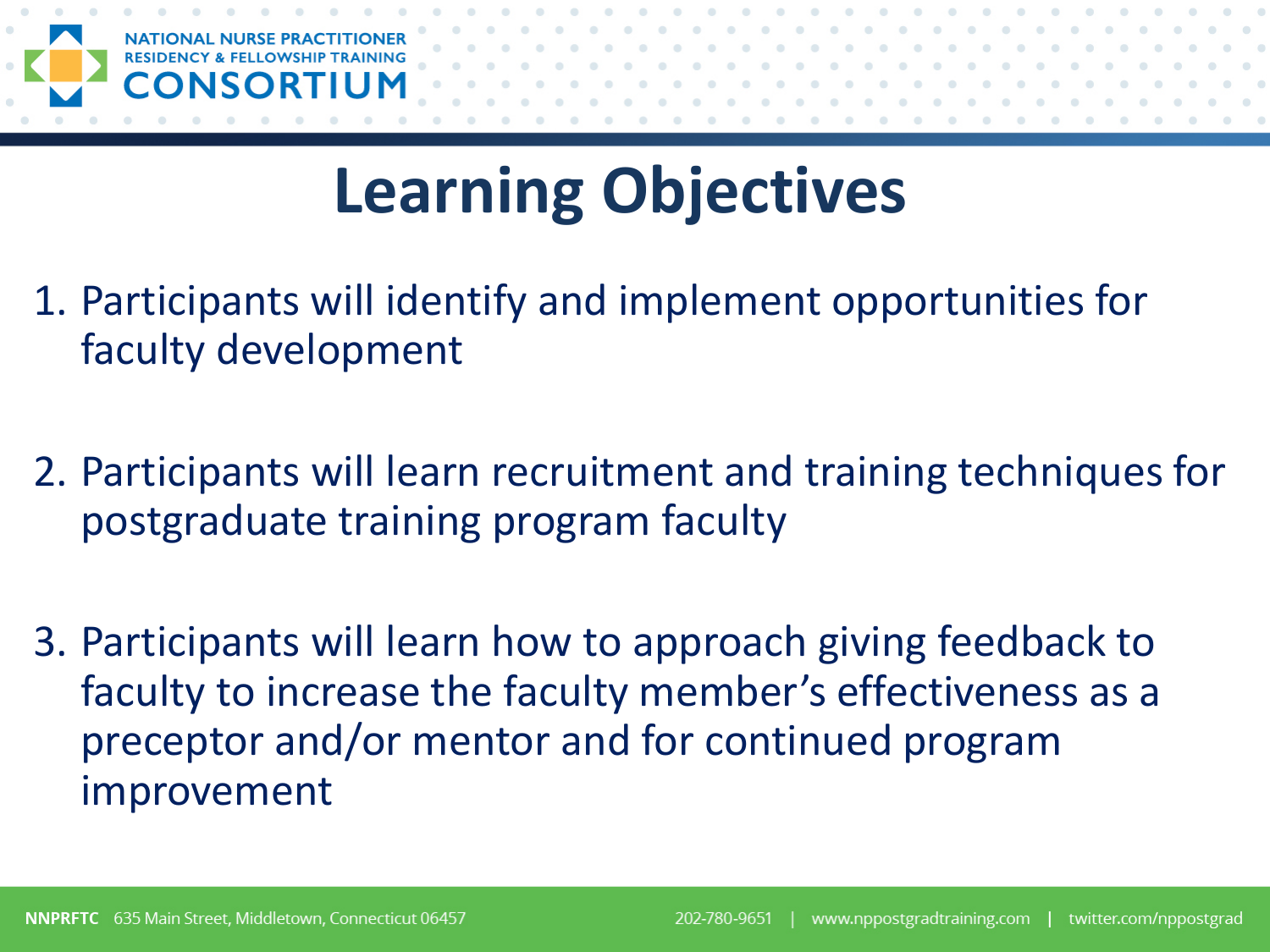

## Learning Styles of Trainees and Preceptors

- VARK: Visual, Aural, Read/Write, Kinesthetic
	- <https://vark-learn.com/>



<https://community.dpgplc.co.uk/blog/honey-and-mumford-learning-styles-a-simple-picture>

- Honey & Mumford Learning Styles
	- [https://www.open.edu/openlearn/ocw/pluginfile.php/](https://www.open.edu/openlearn/ocw/pluginfile.php/629607/mod_resource/content/1/t175_4_3.pdf) 629607/mod\_resource/content/1/t175\_4\_3.pdf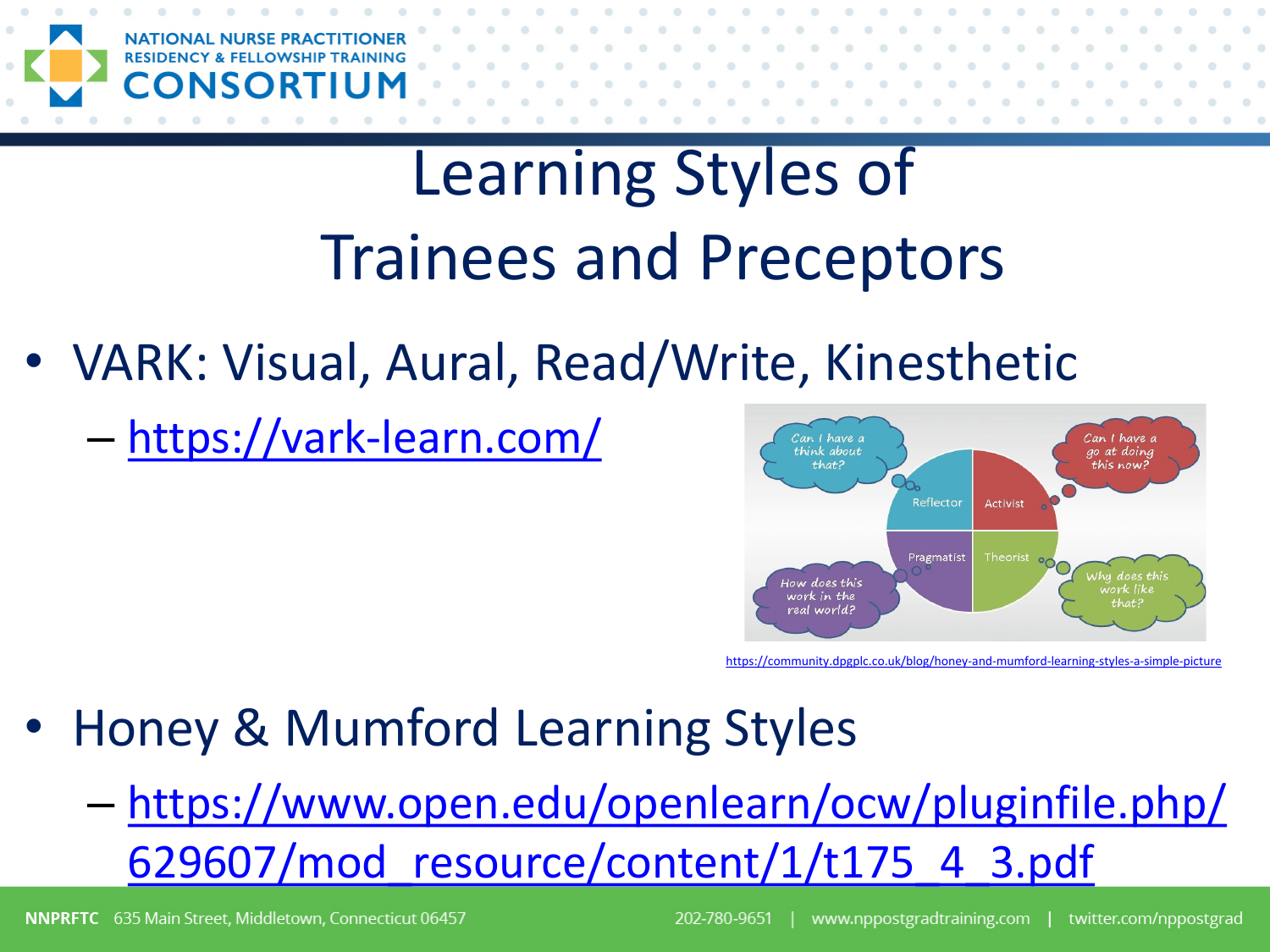

# Preceptor Evaluation Tool

(Kline, Chan, Pierce, Van Keuren-Parent, Cooling, In Press, JAANP)

- Modified from Spector, Blegen, et al. (2015), RN Preceptor Evaluation Tool
- Main differences
	- Teaching versus guidance
	- Autonomy of APP fellows
	- Development of practice management strategies
	- Self care
	- Leadership
	- Professional growth and development